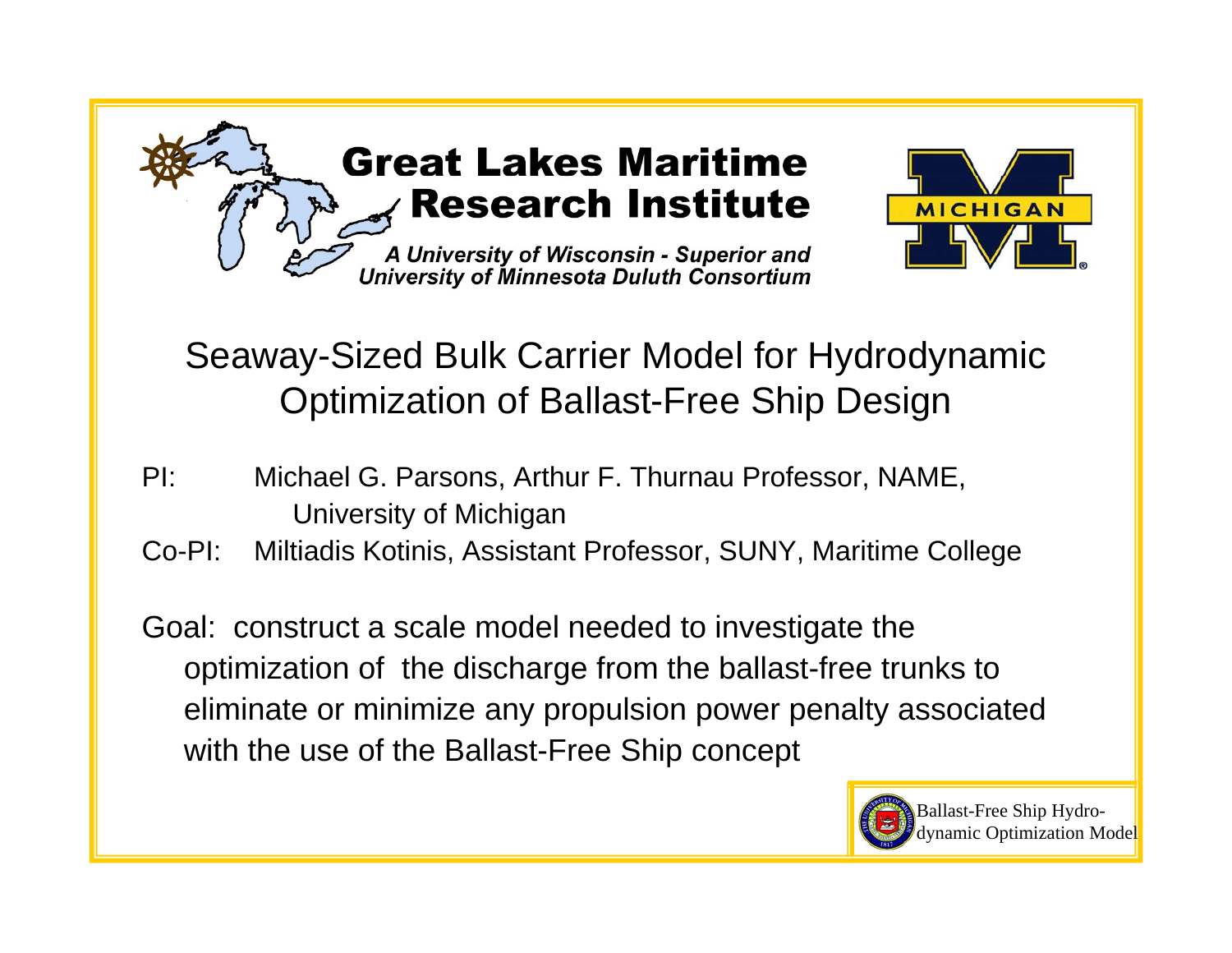### New IMO Requirements

- • A 95% volumetric ballast exchange (@ 200 nm, 200 m) - effectiveness is still being debated, but, phasing out by 2012
- • Flow-through exchange for three volumes "shall be considered" to meet this standard
- • All ships shall remove and dispose of sediments in ballast spaces
- •Management standard for non exchange: less that 10 viable organisms/m $^3$  above 50 μm and 10 between 50 and 10 μm
- •Indicator microbes limited: E. coli, Vibrio cholerae, intestinal Enterococci
- re: *International Convention for the Control and Management of Ships' Ballast Water and Sediments, IMO, Feb. 13, 2004*



Ballast-Free Ship Hydrodynamic Optimization Model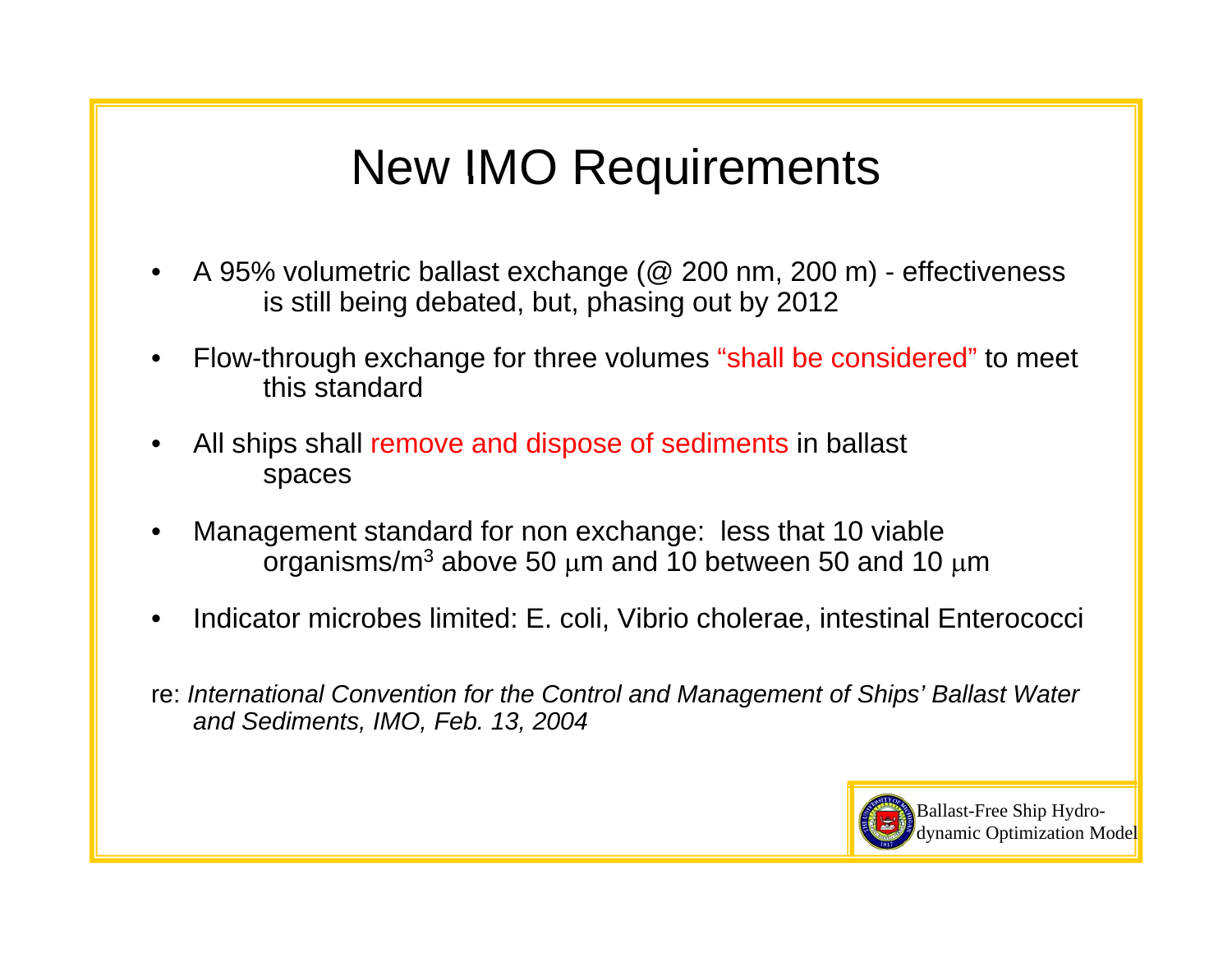### The Ballast-Free Ship Concept

Its origin:

**Question** from biologists/ecologists on the National Research Council's Ships' Ballast Water Operations Committee (1998) deliberations:

"Why not just eliminate the use of water ballast?"

**MGP's Response**: "Water ballast is necessary in the light cargo condition to ensure:

- Transverse stability
- Bow submergence
- –Propeller submergence
- Reduce windage for adequate maneuverability, …"

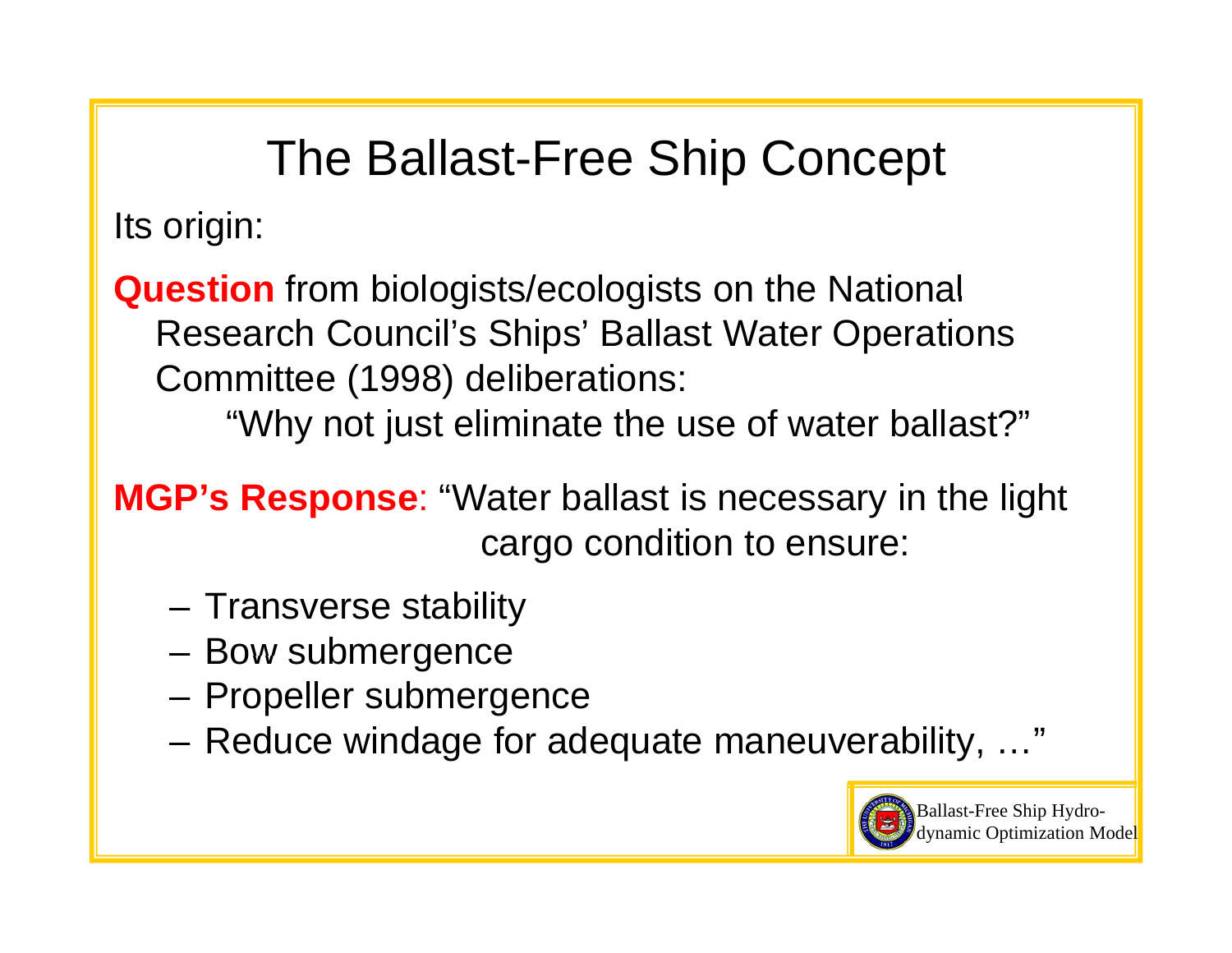## The Ballast-Free Ship Concept

- • Traditional approach: Add water ballast to increase vessel weight in the light cargo condition
- •Paradigm shift: instead of thinking add weight, reduce buoyancy
- • "Foreign" Ballast-Free Ship concept principles:
	- Replace traditional ballast tanks by longitudinal, structural ballast trunks that extend beneath the cargo region below the ballast waterline.
	- $-$  Connect trunks to the sea through a plenum at the bow and another at the stern. Trunks flooded in ballast condition. Pumped when finished.
	- – The natural hydrodynamic pressure differential between the bow and the stern region induces a slow flow in the ballast trunks.
	- Trunks are, therefore, always filled with "local seawater".
- •US Patent #6694908, 2004

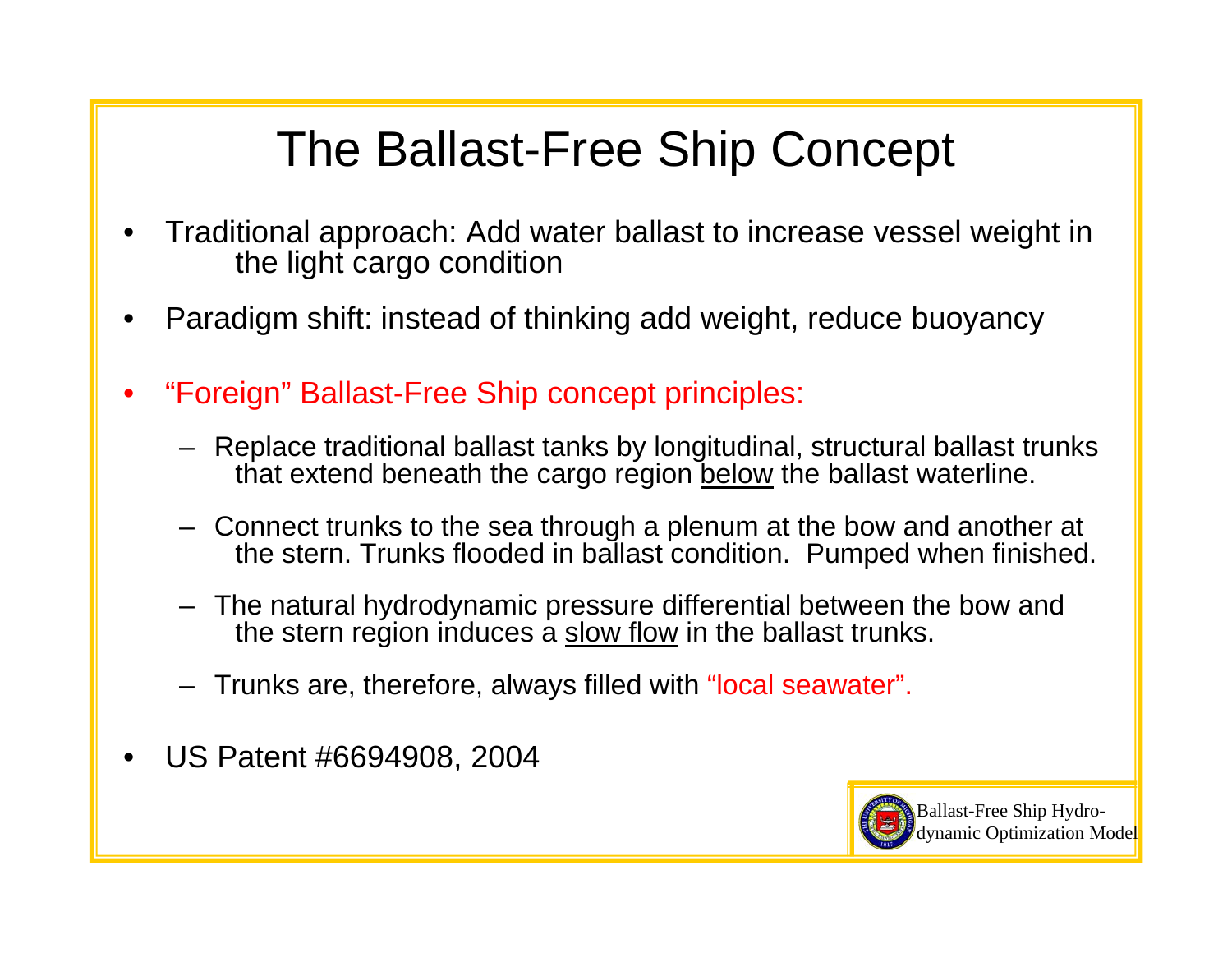## GLMRI Ballast-Free Ship Concept Pro ject

#### •Concept advantages:

- Ship only carries local water no foreign ballast
- Eliminates the need for costly ballast water treatment equipment
- Effective approach even for transport of biota smaller than 50 microns; e.g. Vibrio cholerae

#### •Current GLMRI project research

- Early work demonstrated concept feasibility (available pressure differential, trunk flow will develop, overall ship redesign).
- Resistance and propulsion assessment showed serious cost disadvantage
- $-$  Long-term goal is the computational fluid dynamics (CFD) study and hydrodynamic testing to minimize propulsion impact
- This research requires the long-lead time and costly scale model for a Seaway-sized Ballast Free bulk carrier

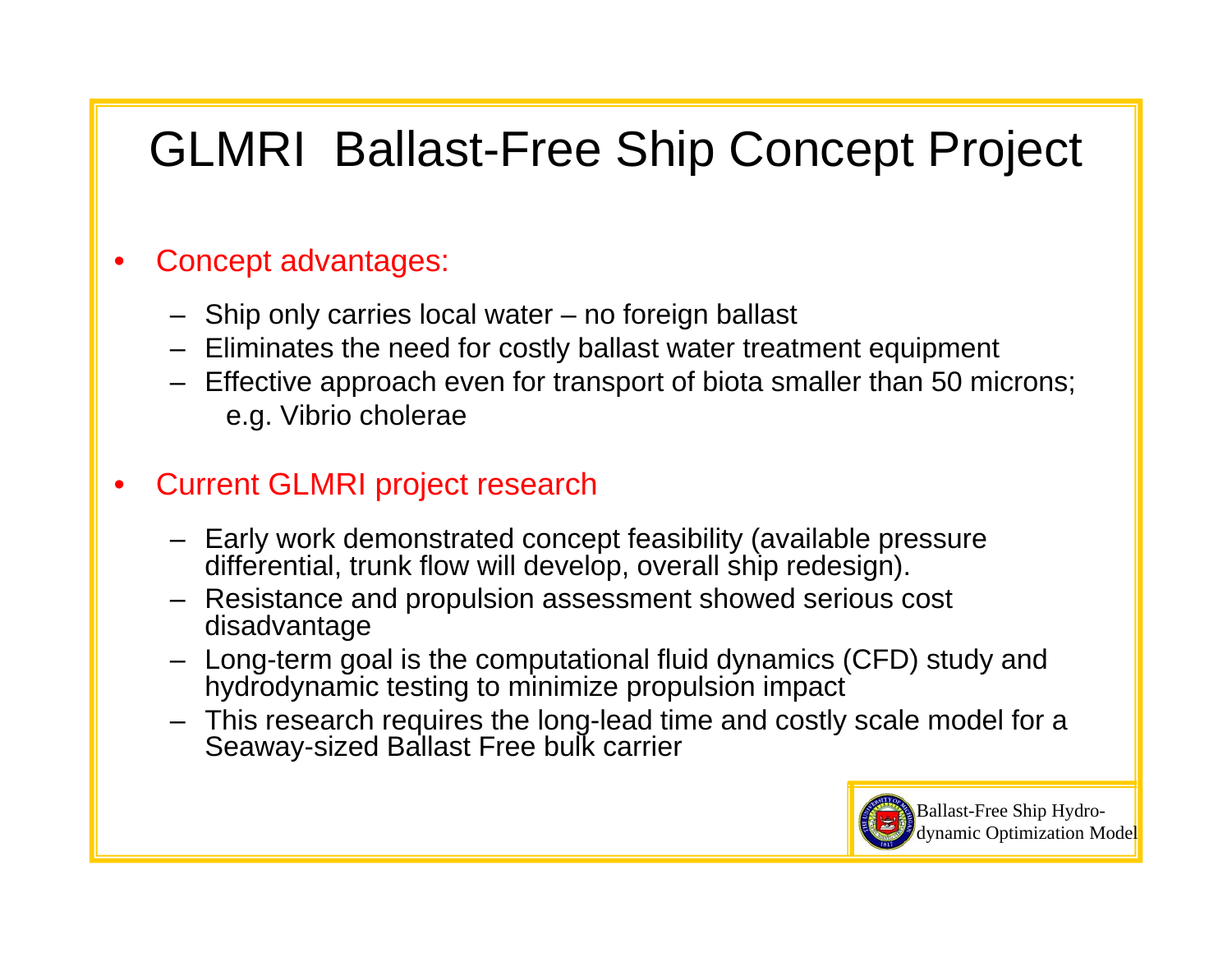

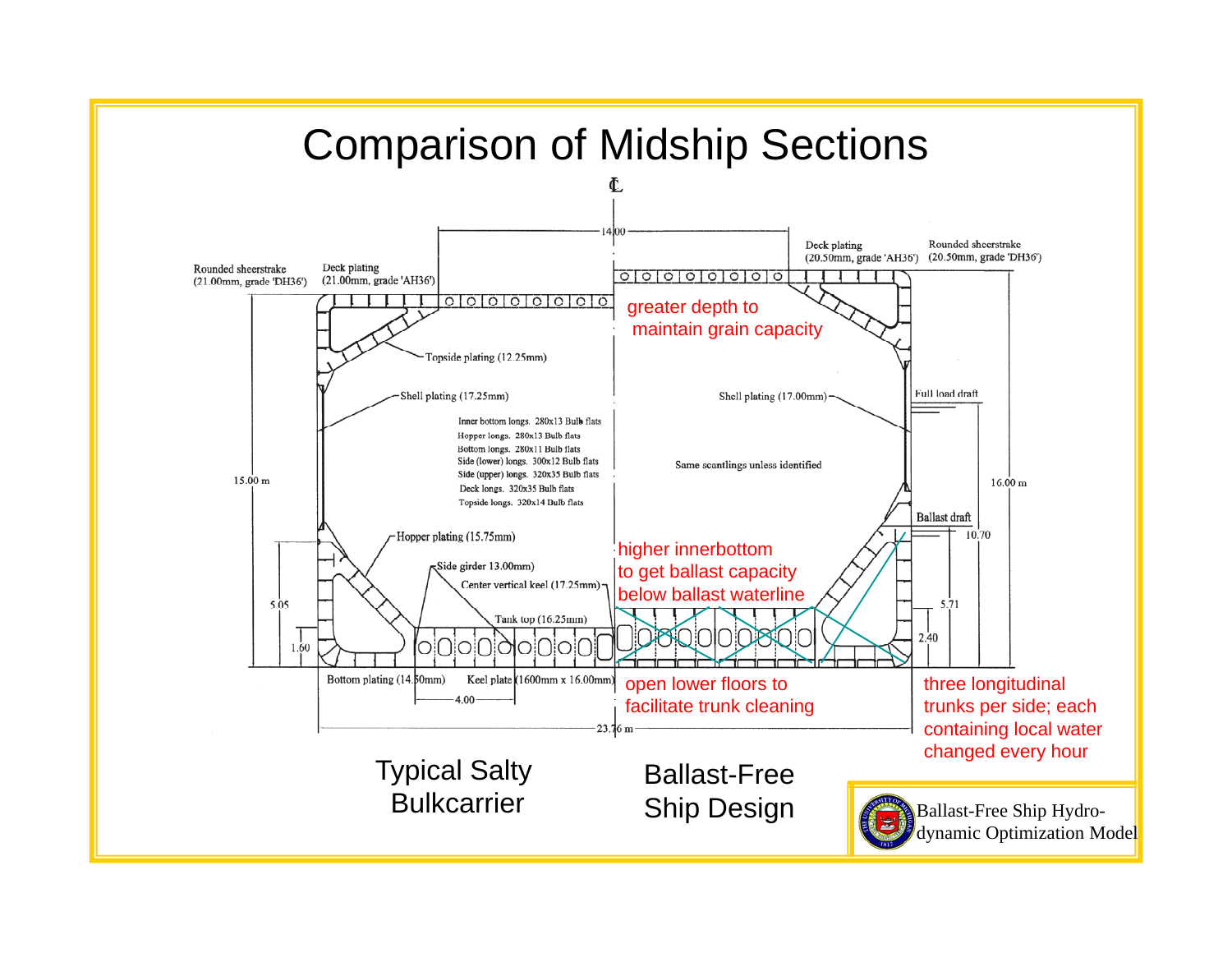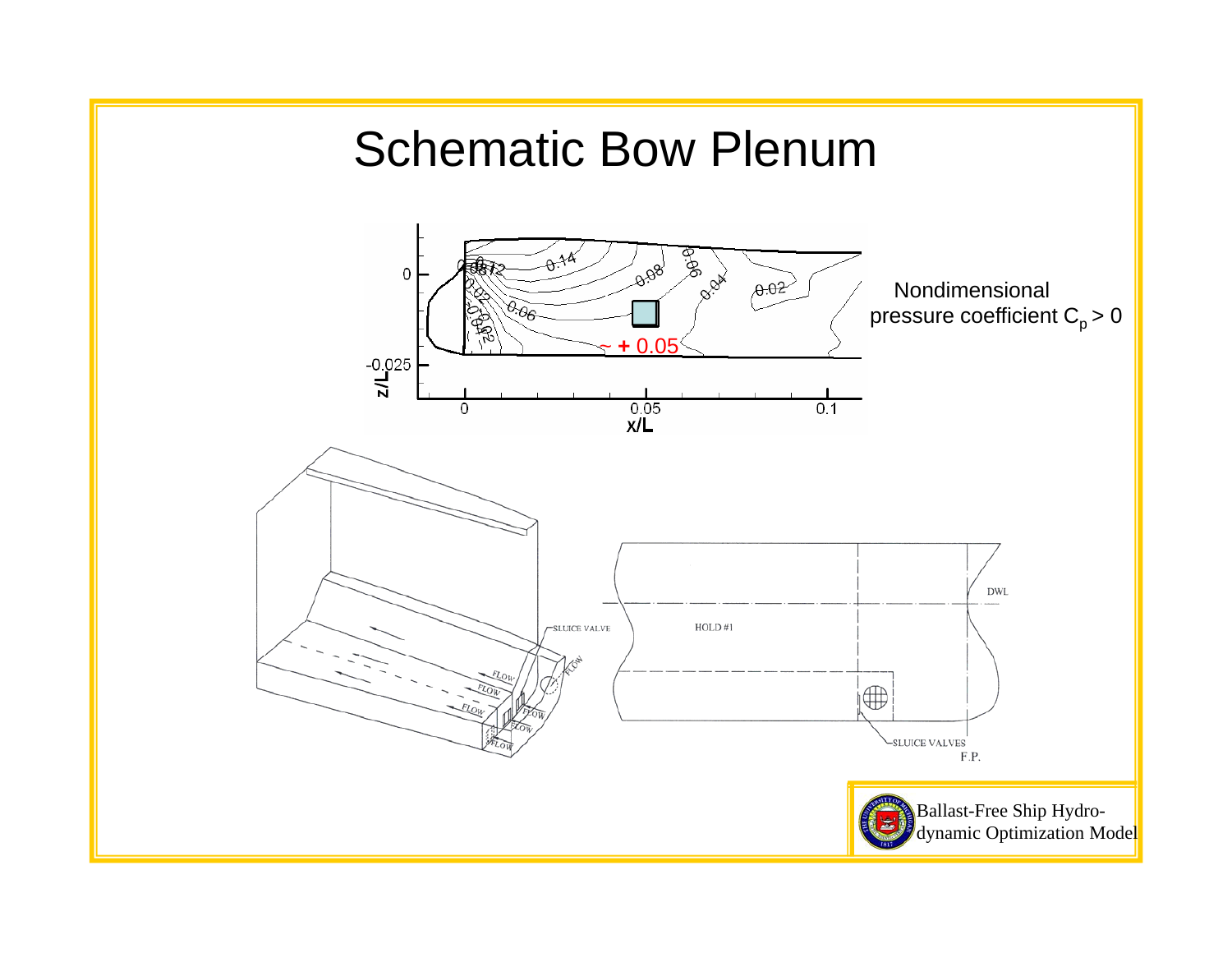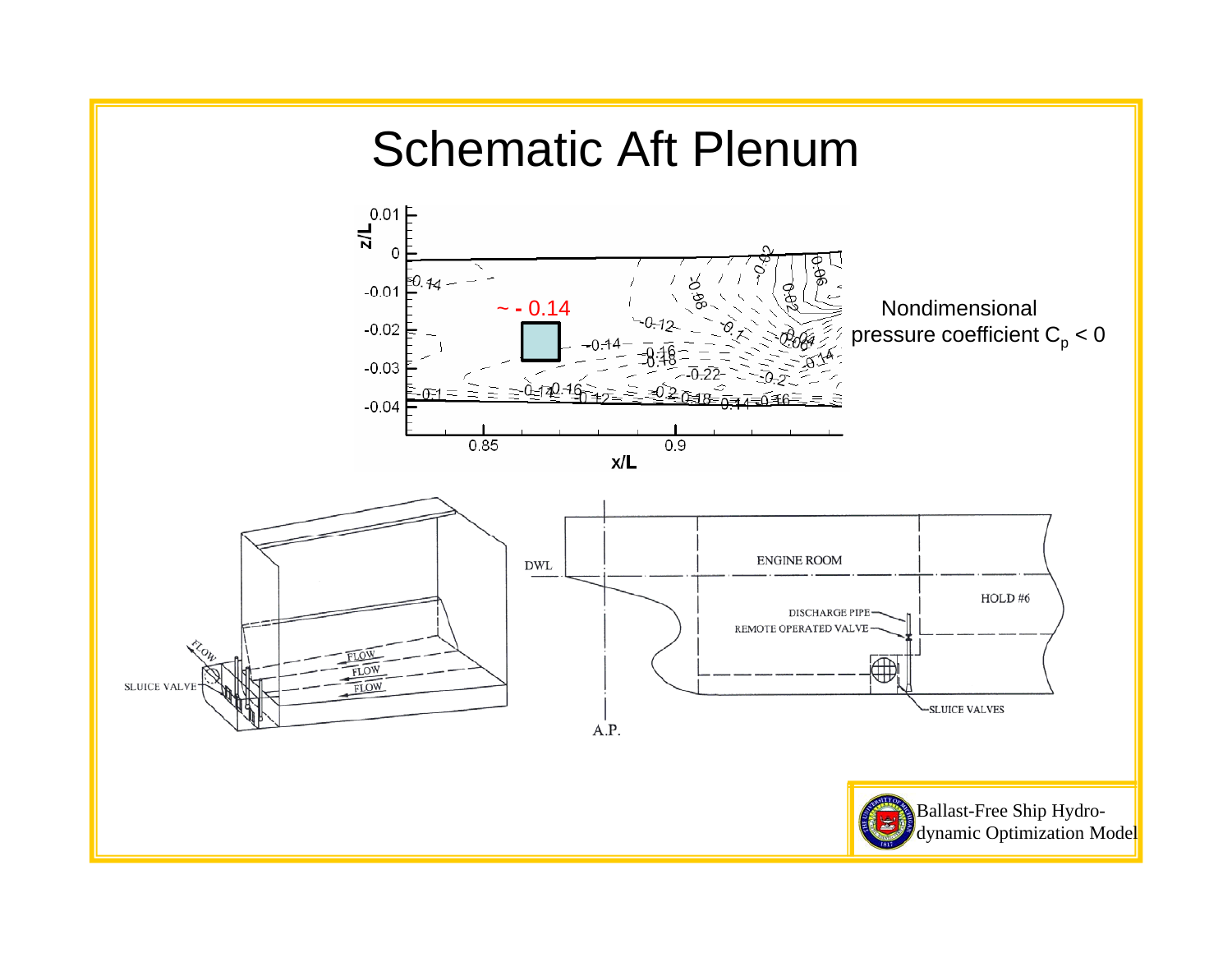# Initial Hydrodynamic Test Result

(for faster available LASH ship design not Seaway-sized bulk carrier)

| <b>Full-Scale Ballast</b><br>Exchange time (min) | Percent change relative<br>to baseline |
|--------------------------------------------------|----------------------------------------|
| 120 min.                                         | $2.2\%$                                |
| 90 min.                                          | 2.7%                                   |
| 60 min.                                          | $4.0\%$                                |

**Resistance Increase at Service Speed (22kn)** 

#### **Required Shaft Power Increase at Service** Speed (22kn) with Speed-Dependent Form Factor

| <b>Full-Scale Ballast</b><br>Exchange Time (min) | Percent change<br>relative to<br>baseline |
|--------------------------------------------------|-------------------------------------------|
| 120 min.                                         | $7.4\%$                                   |
| 90 min.                                          | 16.6%                                     |
| 60 min.                                          | 32.5%                                     |

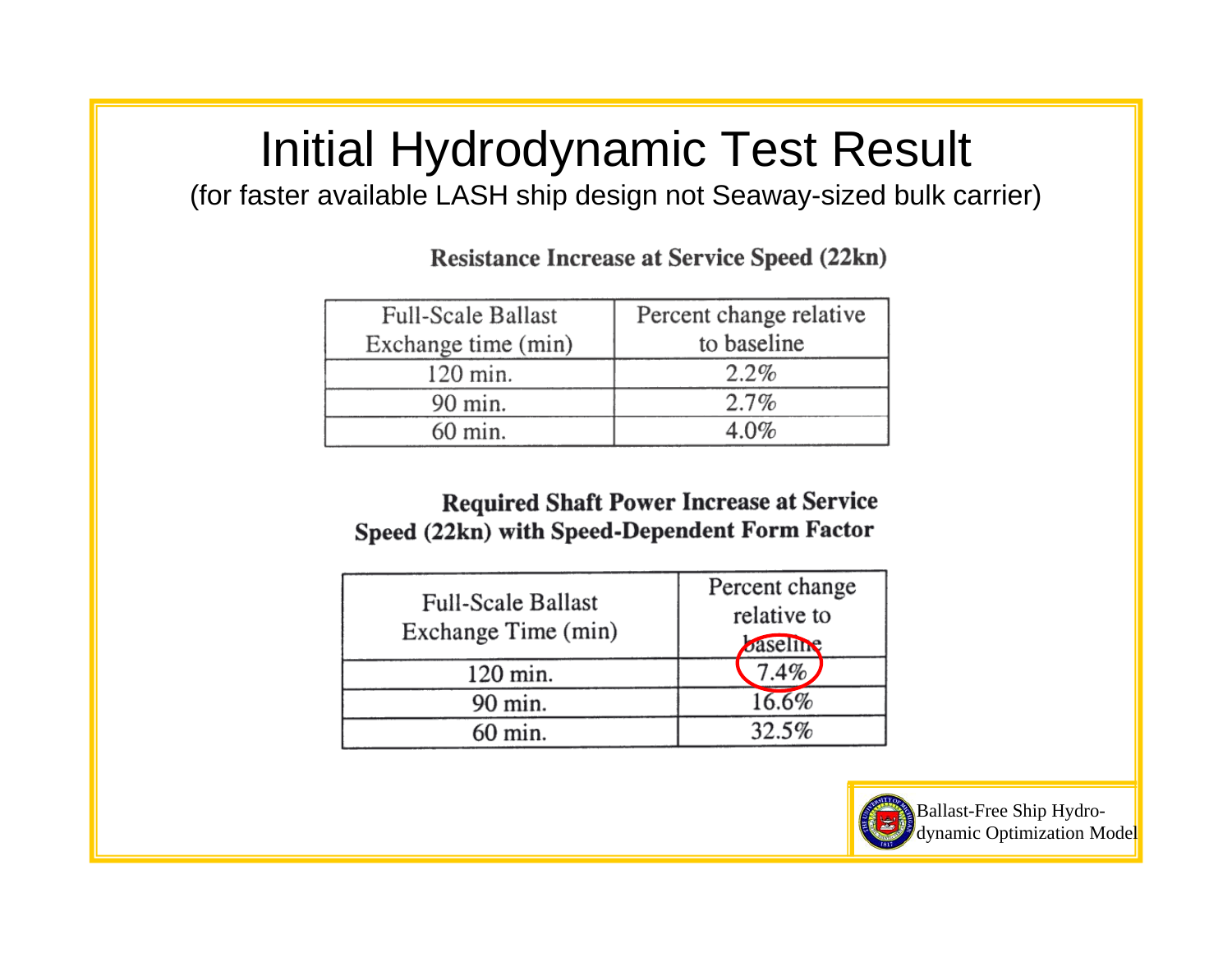## Initial Economic Comparison

|                                           | <b>Typical bulk carrier</b> | <b>Ballast-Free bulk carrier</b> |  |
|-------------------------------------------|-----------------------------|----------------------------------|--|
| Installed engine Nominal MCR (hp)         | 11,640                      |                                  |  |
| <b>Block coefficient</b>                  | 0.838                       | 0.844                            |  |
| Required service MCR (hp)                 | 10,451                      | 11,248                           |  |
| Hull steel weight (tons)                  | 5,553                       | 5,767                            |  |
| $CRF$ (i = 10%, 20 yrs.)                  | 0.1175                      |                                  |  |
| Case 1: Engine size a continuous variable |                             |                                  |  |
| Net capital cost change (\$)              | $-96,900$                   |                                  |  |
| Net operating cost change per annum (\$)  | $+42,700$                   |                                  |  |
| Change in RFR (\$/ton)                    | $+0.133$                    |                                  |  |
| <b>Case 2: Same engine size</b>           |                             |                                  |  |
| Net capital cost change (\$)              | $-409,900$                  |                                  |  |
| Net operating cost change per annum (\$)  | $+42,700$<br>fuel penalty   |                                  |  |
| Change in RFR (\$/ton)                    | $-0.023$                    |                                  |  |

 $RFR =$  Required Freight Rate needed to make a profit

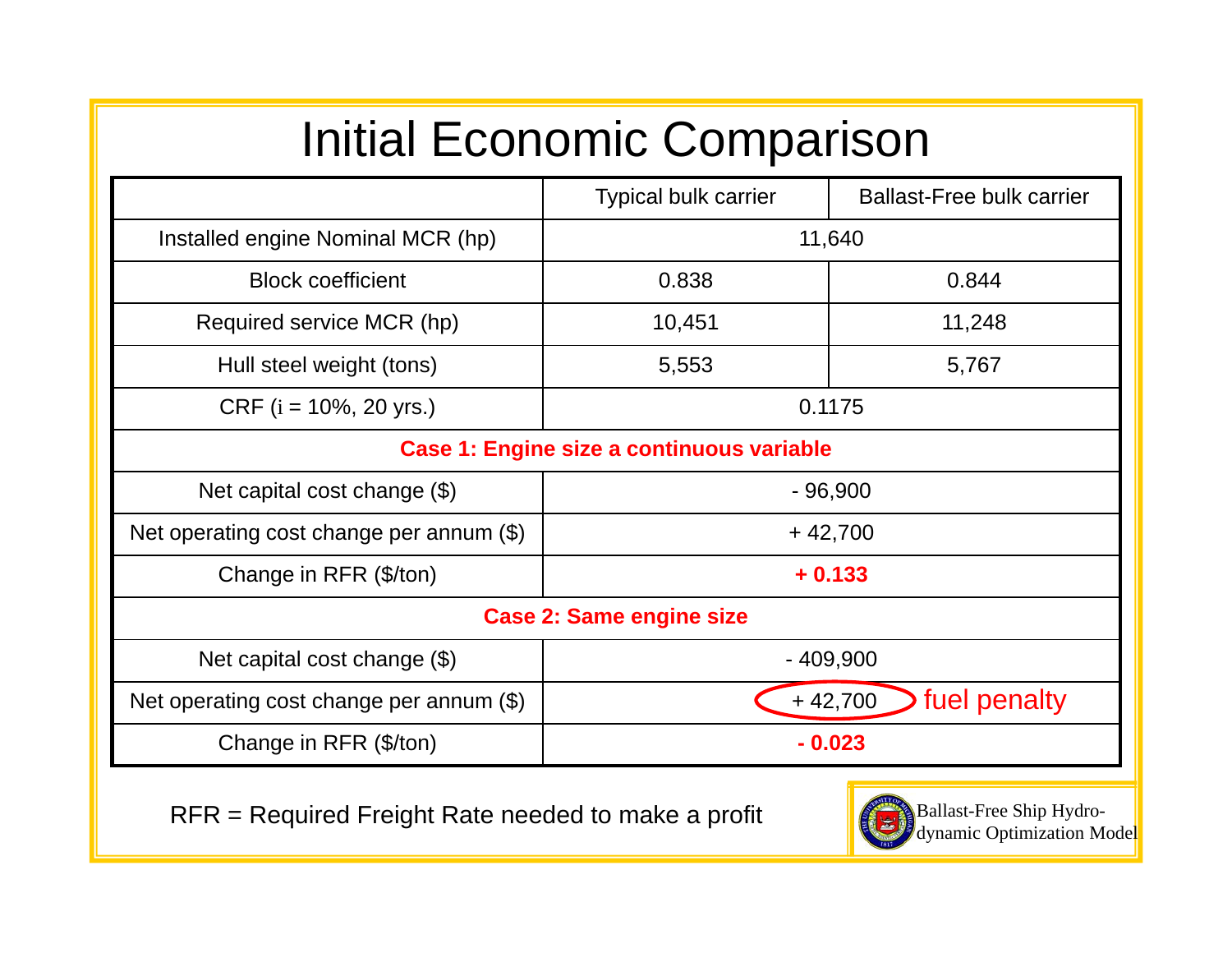### Goals of Current GLMRI Effort

- •• Design Ballast-Free ship Seaway-sized bulk carrier
- • Build model (\$\$) for use in subsequent hydrodynamic tests which will attempt to,
- • Optimize the location and details of the plena openings, particularly aft to,
- • Minimize or reduce the 7.4% propulsion penalty found initially and used in economics studies

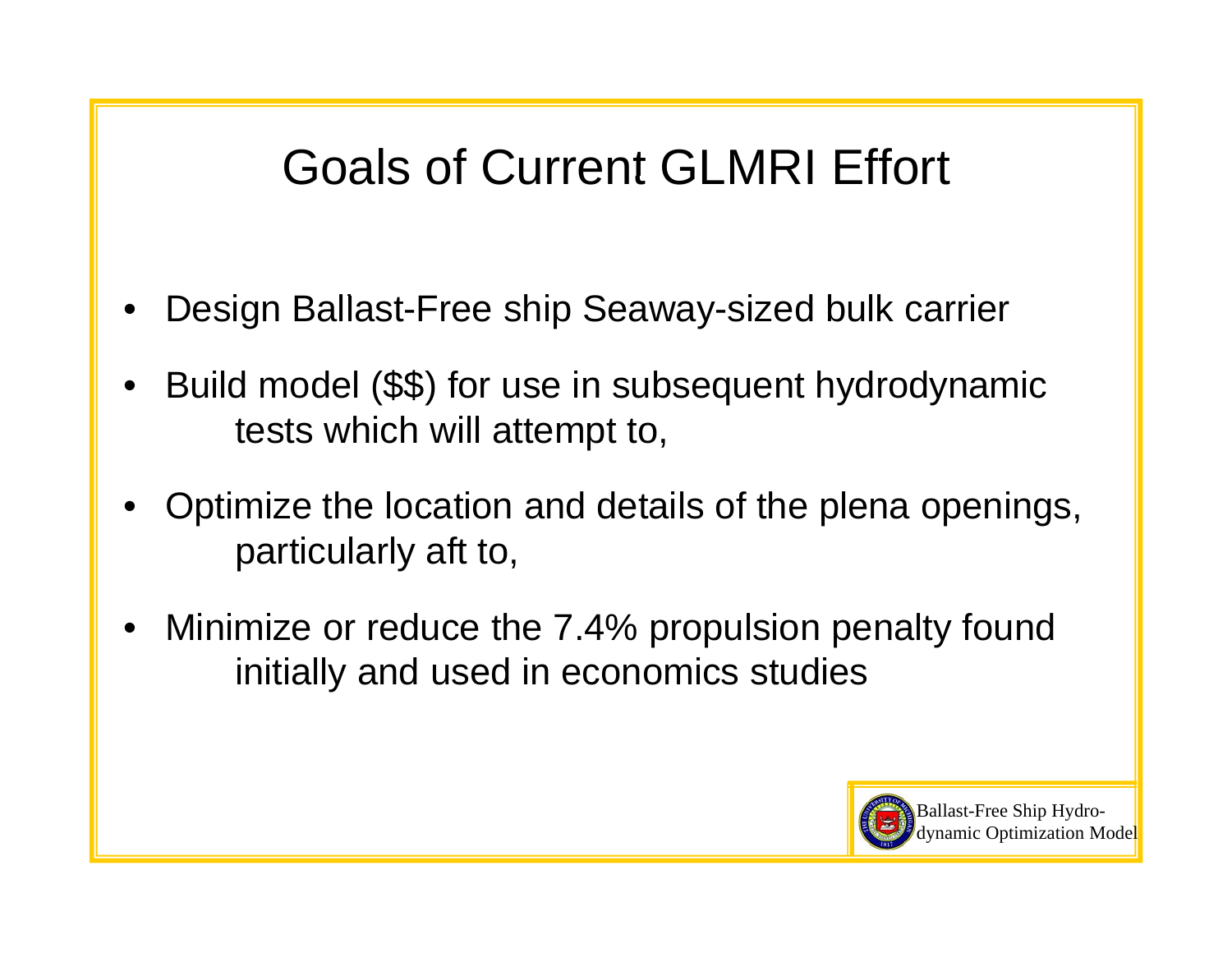#### Seaway-sized Bulk Carrier Hull Form Design

- Design based upon **Polsteam Isa.** design from Jiangnan
- • Hull design using Maxsurf NURBS modeling program



| LWL                        | $= 195.5$ m  |
|----------------------------|--------------|
| LBP                        | $= 192.0$ m  |
| B                          | $= 23.76$ m  |
| D                          | $= 16.0 m$   |
| $\mathsf{T}_{\mathsf{FI}}$ | $= 10.7$ m   |
| Block $C_R$                | $= 0.835$    |
| Waterplane $C_{WP}$        | $= 0.909$    |
| <b>Displacement</b>        | $= 42,546$ t |

Ballasted to 40% fwd; 70% aft Speed in ballast  $= 15.5$  knots Froude number  $\mathsf{F}_\mathsf{n}^{\mathsf{}}=\mathsf{0.185}$ 

Scale Ratio  $\lambda$  = 37.92 (5 m model)



Ballast-Free Ship Hydrodynamic Optimization Model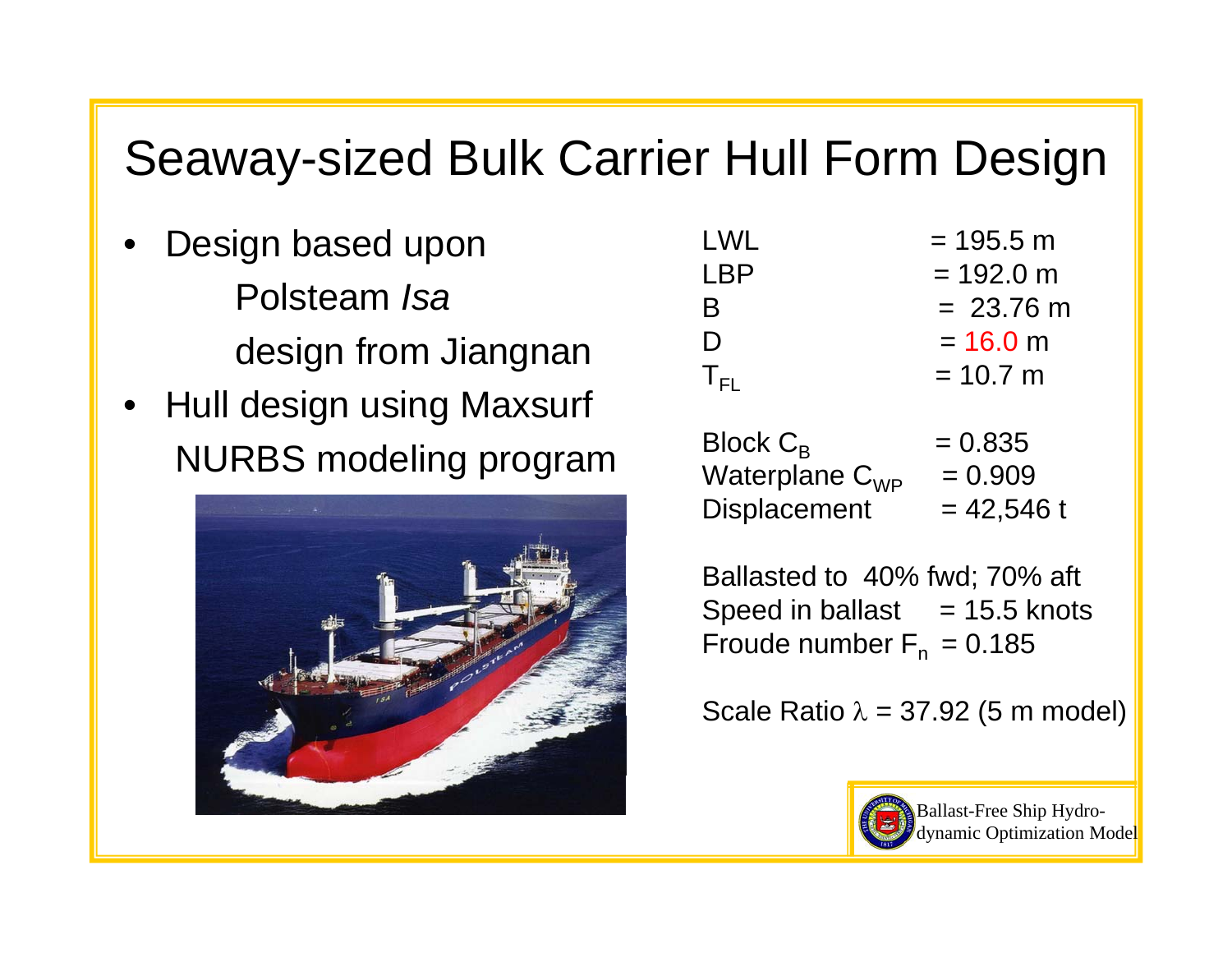#### Bulk Carrier Hull Desi g n



dynamic Optimization Model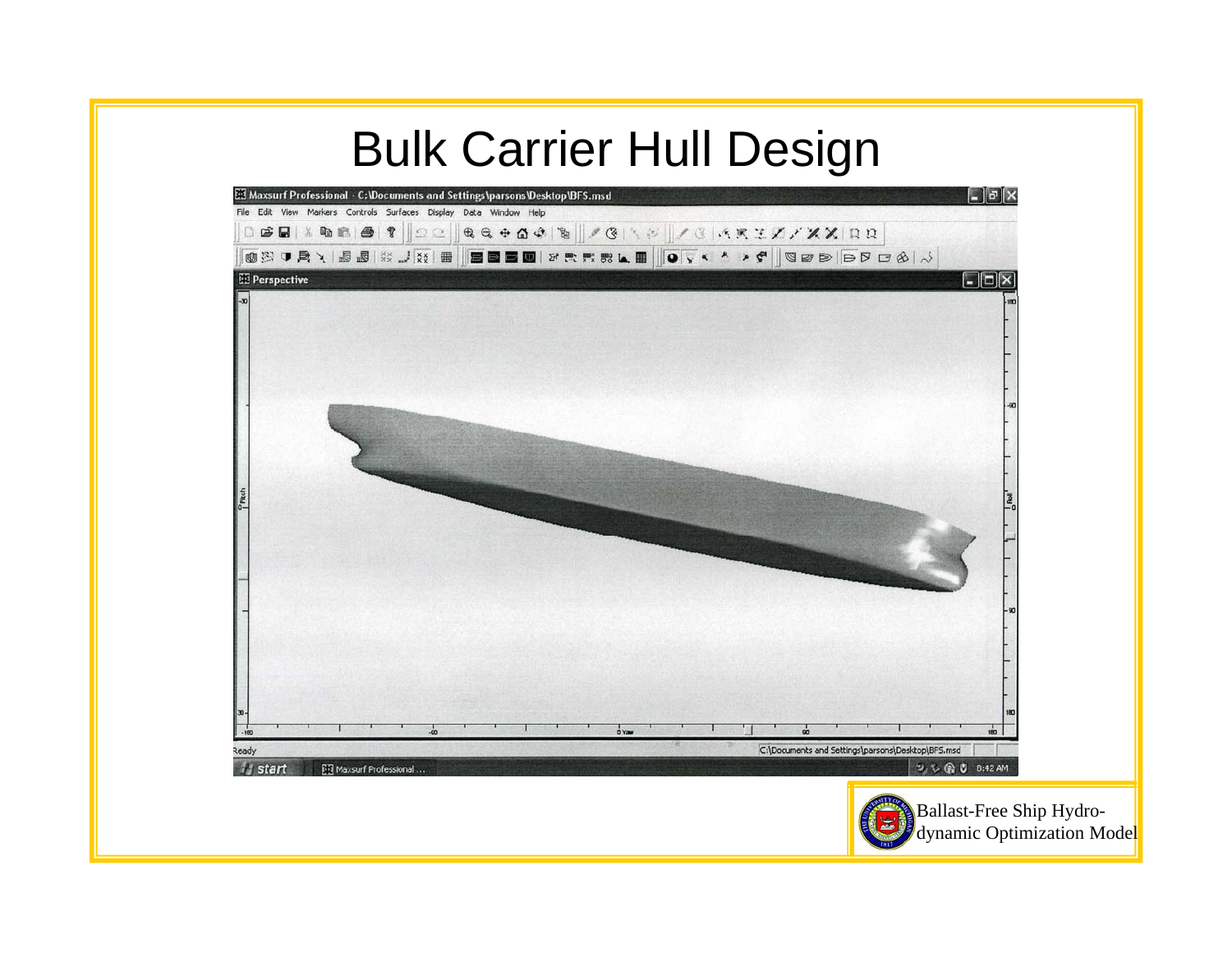### **External Flow Studies**

- $\bullet~$  Computational Fluid Dynamics analysis using FLUENT® for pressure differential
- $\bullet~$  Model-scale ballast condition using Froude scaling
- •Using κ–ε turbulence model; wall functions near wall
- •Converged model at 1,507,546 cells
- •Friction drag within 0.3% of ITTC friction line
- Form drag coefficient k = 0.139

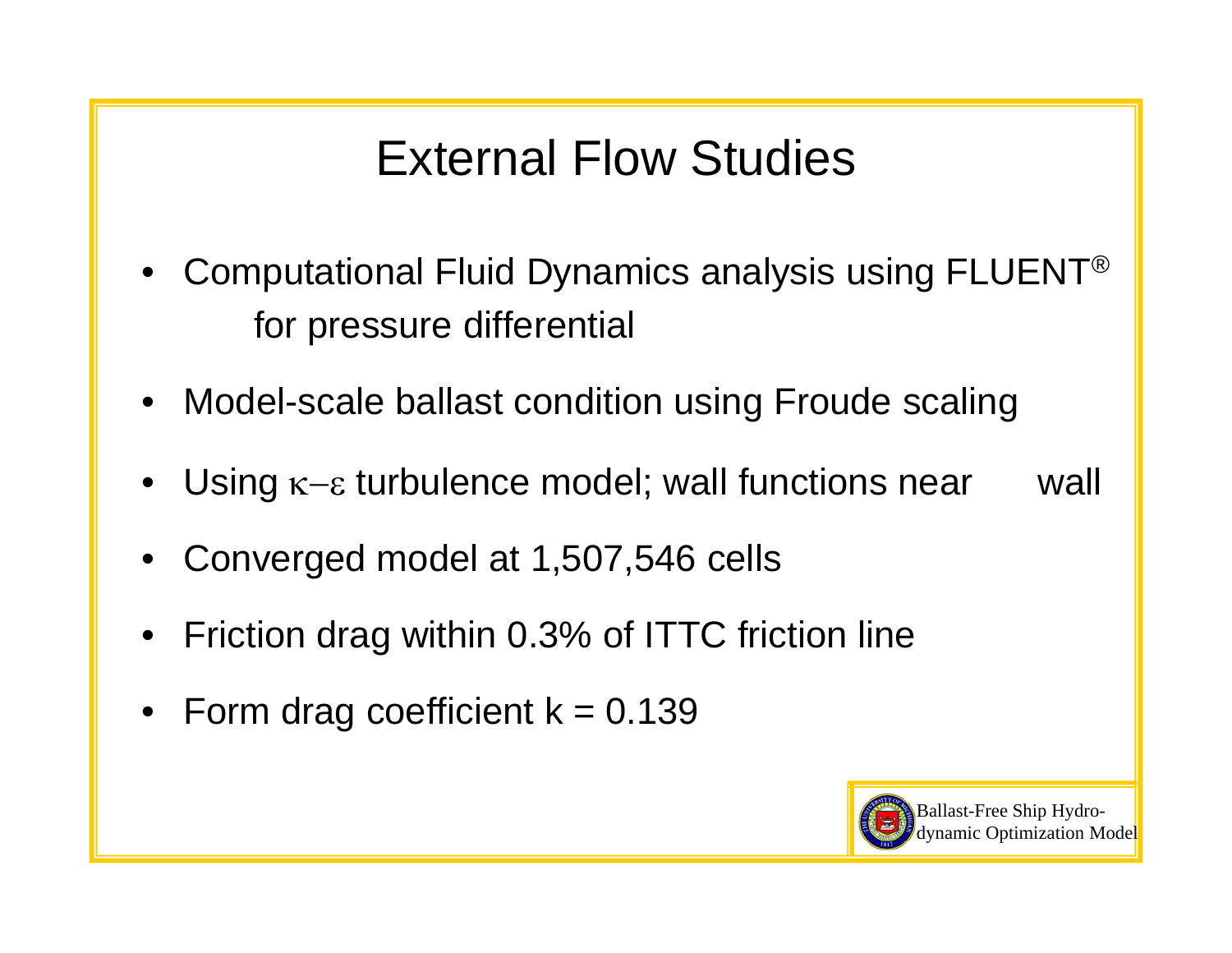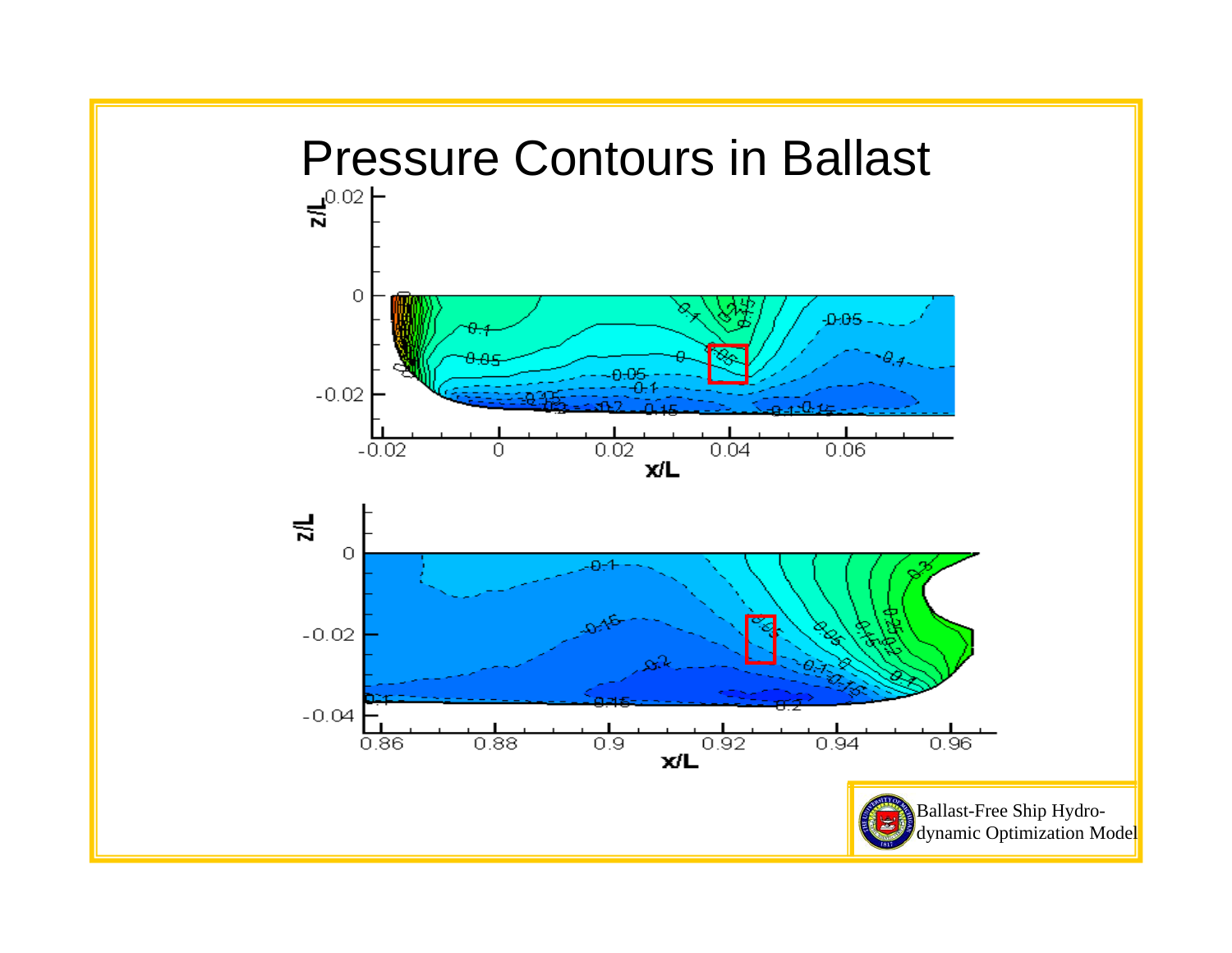#### Internal Flow Simulation

- •Computational Fluid Dynamics analysis using FLUENT®
- •Cells 705,915 in model; three trunks per half ship
- •Boundary conditions from external study
- •Confirmed initial model scaling law derived theoretically

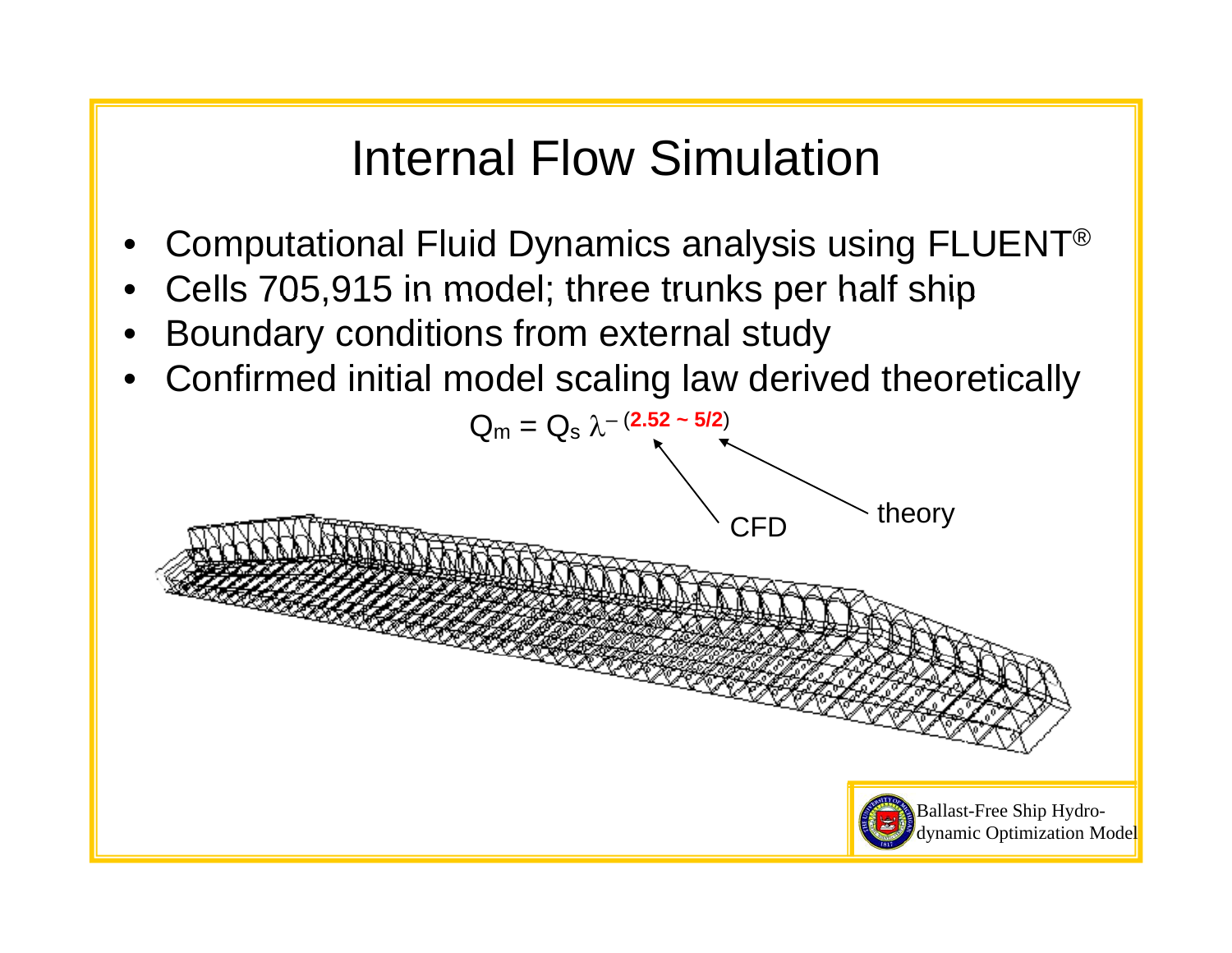## The Future – What's Next

- • Model is now under construction at F.M. Pattern Works, North Vancouver, BC
- •Model delivery expected near end of October 2006
- •Seeking funding for hydrodynamic testing (pending GLMRI proposal)
- •Optimize plena locations and details first using CFD
- • Confirm/refine optimum locations and details in model test
- •Expect to eliminate most of the 7.4% propulsion penalty
- •At no penalty, the  $\triangle CFR$  would then be -0.20 \$/ton relative to a filtration and UV treatment installation

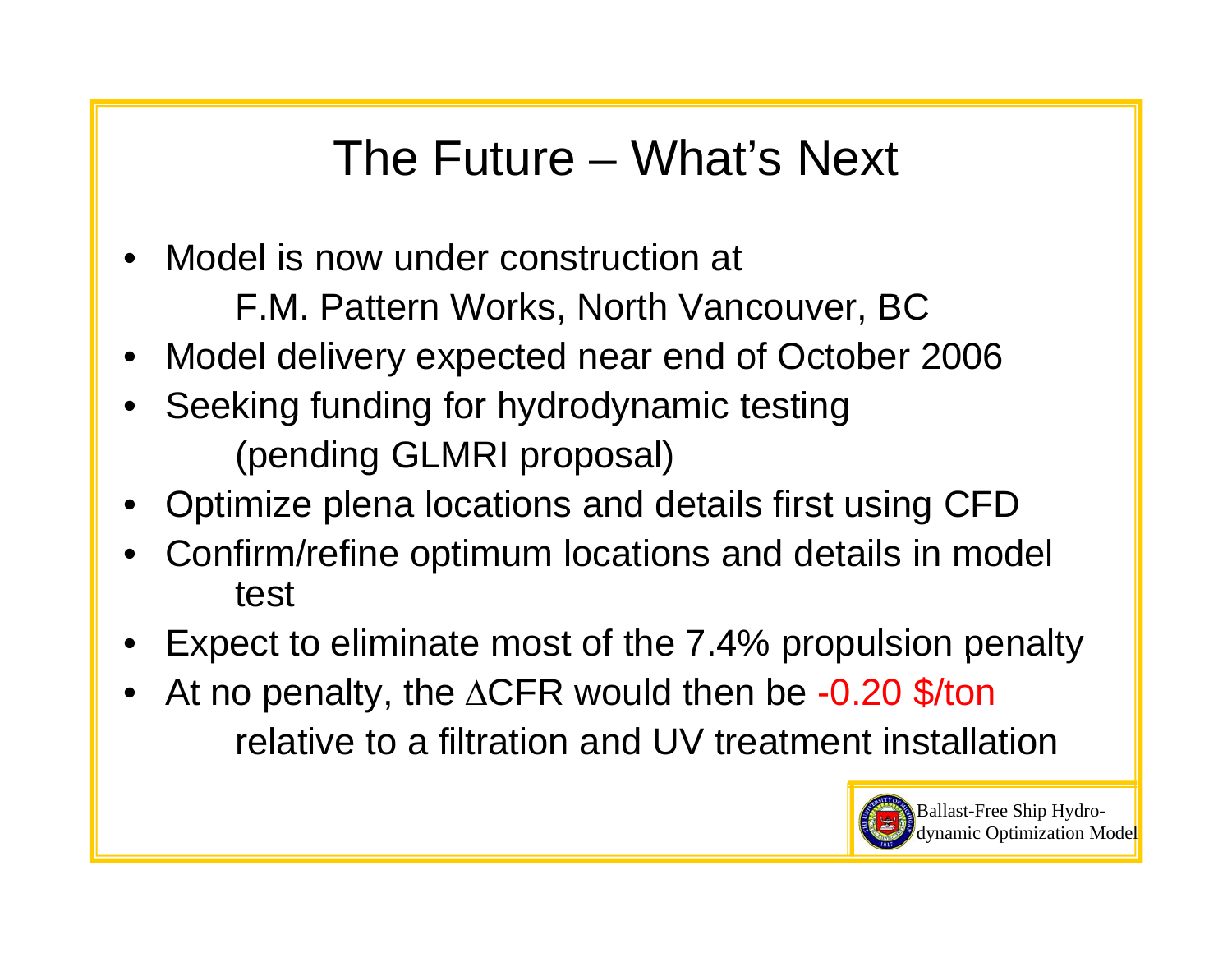#### Model Construction Underwa y in BC



 $5 m = 16'5''$  model at pattern maker's precision



Ballast-Free Ship Hydro-<br>dynamic Optimization Model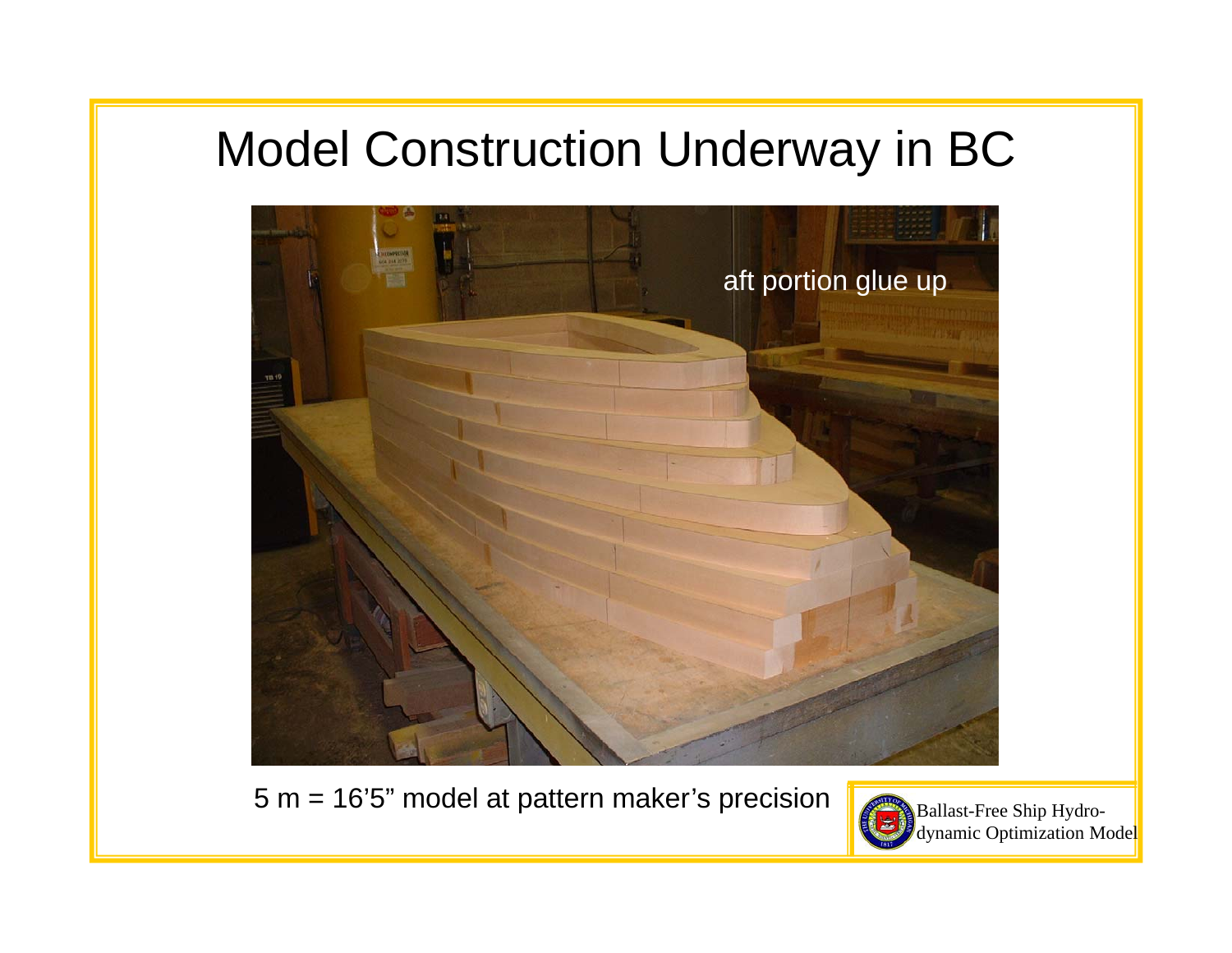